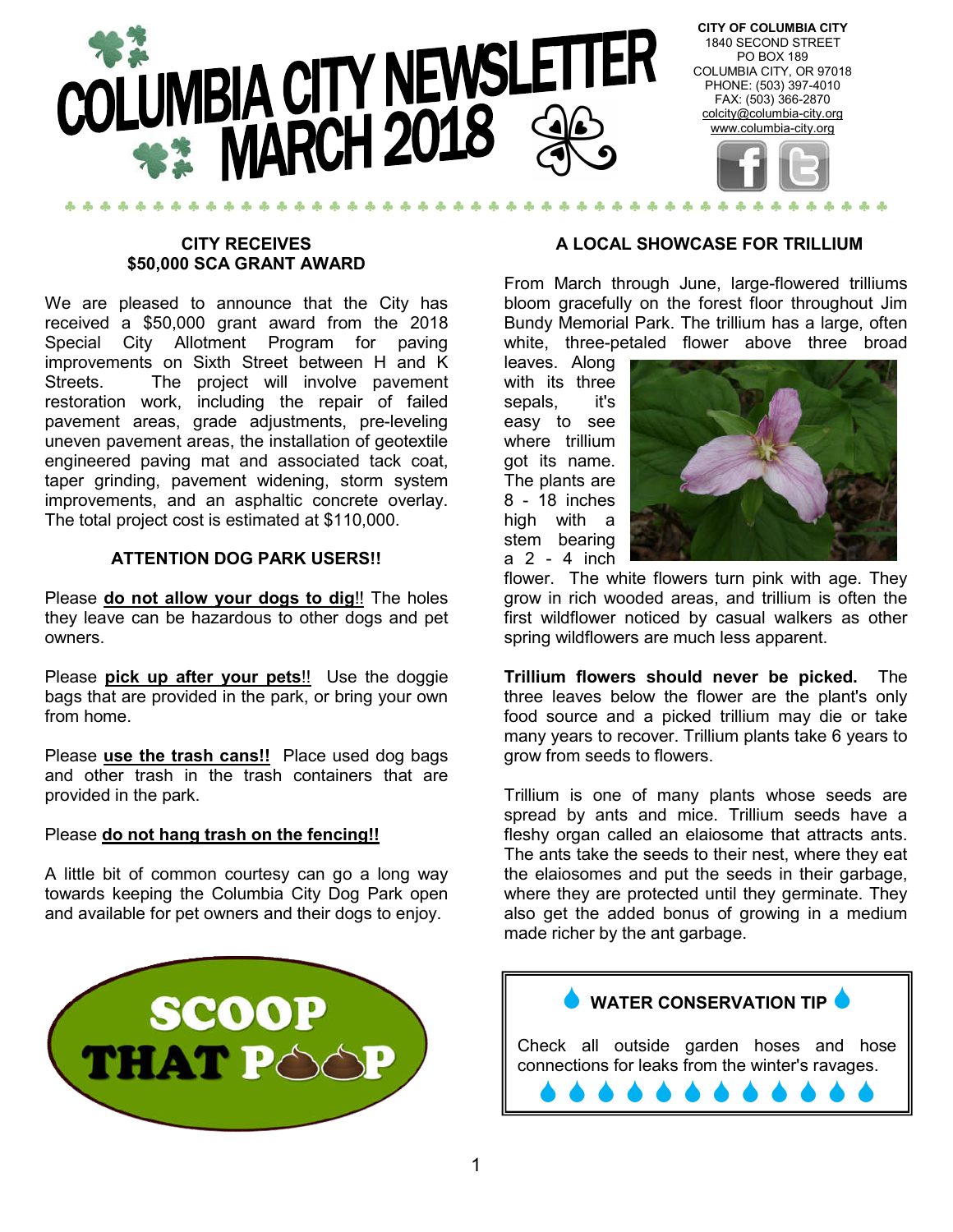#### **DAYLIGHT-SAVING TIME BEGINS**

Daylight-saving time begins at 2:00 am on the second Sunday in March. Mark your calendars to set your clocks ahead one hour on March 11, 2018.



#### **SPRING CLEANUP DAY SATURDAY, APRIL 7TH, 2018 8 AM TO NOON**



Spring cleaning is just around the corner! Now is the time to get rid of that unwanted junk - old appliances, scrap metal, yard debris, old furniture, newspaper, solidified latex paint cans, unwanted items,

etc. The annual Spring Cleanup Day will be held on **Saturday, April 7th, 2018, from 8 am to noon** at the Columbia City School. You can drop off your first two loads of yard debris, trees and limbs for FREE! Extra bulky waste or hard-to-dispose-of items, such as old furniture, lawn mowers, mattresses, etc., and extra loads of yard debris will be accepted for a fee. More information will be in the next issue of the newsletter.

#### **RENEW YOUR COMMUNITY LINK TO SUPPORT THE FRIENDS OF THE LIBRARY WITH FRED MEYER COMMUNITY REWARDS**

Don't forget! You need to re-link your Fred Meyer Rewards Account every year in order to continue to support the Columbia City Community Library with your Fred Meyer Rewards Card! Just go to the Fred Meyer website and link your Rewards account with the Columbia City Community Library!

#### **CODE ENFORCEMENT REMINDERS**

- The outdoor storage of junk, rubbish, trash, and debris upon private property, alleys and streets is prohibited.
- Burning household garbage or trash is prohibited.
- Sewer systems are designed to handle used water, human body waste, and toilet paper. Disposing of dental floss, diapers, wipes, shop rags, grease, feminine products, plastic gloves, and other items into the sewer system is strictly prohibited.
- Property owners must keep sidewalks clear.

#### **OPEN BURNING PERIOD FOR YARD DEBRIS BURN PERMITS ARE REQUIRED!**

The next **biannual burn period will begin on Saturday, April 7th and end on Sunday, April 22nd**. The burn period is for yard debris only, and burn barrels are prohibited. Yard debris is lawn clippings, leaves, brush, trimmings, prunings, sawdust and wood scraps. It is **not** dirt, gravel, paper, plastic, metal, rocks, bricks, sod, or food waste.

**Burn permits are required prior to burning!**  Permits may be obtained at City Hall or at any Fire Station within the Columbia River Fire & Rescue District or online at www.crfr.com. Permits are valid for one year and are free of charge. Please remember you must call the "Burn Line" at (503) 397-4800 each day to see if it is a burn day.

You must follow these basic rules for proper open burning:

- You must have a garden hose, or a shovel and a five-gallon bucket of water at all times, and the fire must **NOT** be left unattended at any time until out.
- □ Yard and garden trimmings must be cut and piled no larger than six feet wide by four feet high.
- □ The ground must be cleared not less than ten feet around the burning area. There must be a separation of 50 feet between the burn pile and any structure, trees, vehicle or property line if the burn pile is greater than three feet in diameter; and a 25 foot separation if the burn pile is less than three feet in diameter.
- The fire must not adversely affect neighbors (smoke).
- $\Box$  It must be daylight hours during a designated burn day.

Have questions? Please call the Fire Marshall, at (503) 543-5026.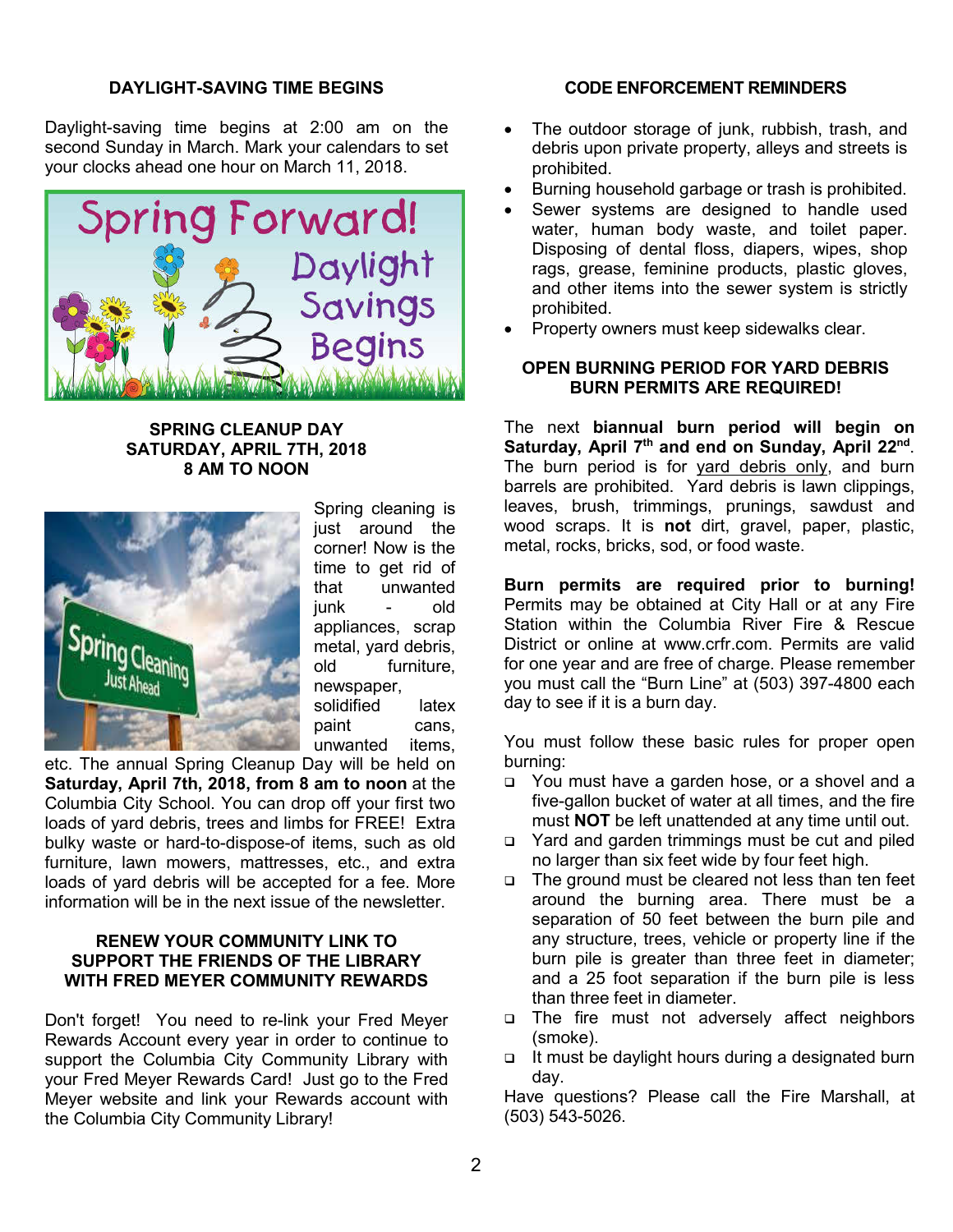#### **ST. PATRICK'S DAY DINNER AT CAPLES HOUSE MUSEUM**

Enjoy corned beef, cabbage, mashed potatoes, and perhaps a little Guinness or Irish coffee to loosen your vocal chords for the sing-along at the Caples House Museum! **Saturday, March 17, 2018 at 6 pm, 1925 First Street.** Adults \$25/Children 12 and under \$10. Registration is required by<br>March 15. To register, To register, please send an email to CaplesHouse@comcast.net or call (503) 397-5390.





#### **LIBRARY NEWS**

**What's new at the Library?** We have upgraded our Library software and computer, and now you can see what the Library has from your home computer or phone! Access our collection information at https://columbiacitycommunitylibrary.follettdestiny.com! You will still need to go to the Library to check out materials.

**Keep the donations coming!** Thank you for your continuing donations of books to the Library. Thanks to you, we have a wonderful selection of books in every area, and a great book sale selection, too!

**Our used book store is a great community resource!** Second Hand Prose is open any time the Library is open! Wendy has been working through the boxes of books and we have lots of different sale books on the shelves. Be sure and stop in and shop!

**Columbia County Reads:** Willie Vlautin, a local writer, will be the focus for Columbia County Reads this April. From Wednesday, April 25 through Saturday, April 28, four libraries (Scappoose, St. Helens, Vernonia, and Clatskanie) will host Willie as he talks about his books. We have all five of his

books, so read a couple before he comes to our area! More information next month, but get started reading now!

**New Books:** We added 134 items to the Library during the past month. Some recent additions include:

*Happy Wives Club: One Woman's Worldwide Search for the Secrets of a Great Marriage* by Fawn **Weaver** 

*Living Large on Less: A Guide to Saving Without Sacrifice* by Christina Spence

*Mountain Biking Oregon* by Mark Wigg

*Dunkirk: The History Behind the Major Motion Picture* by Joshua Levine

*Missing: a Private Novel* by James Patterson (on audiobook)

*Midsomer Murders: Killings at Badger's Drift* (DVD) *Thomas the Train and Friends* (12 movies for your kids or grandkids!)

*Bats at the Ballgame* by Brian Lies (fun read-aloud!) *Into the Fire: Tom Clancy's Op-Center* by Tom Clancy (best selling author)

*Haunted* by James Patterson (best selling author) *Don't Skip Out on Me* by Willy Vlautin (local author, advanced reader copies)

*1-2-3 Draw Knights, Castles and Dragons* by Freddie Levin (every kid wants to draw better!)

*Turtles All the Way Down* by John Green (a question on Jeopardy last week!)

*Turbo Twenty-Three* by Janet Evanovich (recent best seller)

*Midnight in Europe* by Alan Furst

*The Fall* by John Lescroart

*The Small Backs of Children* by Lidia Yuknavitch *Mary Poppins* by P.L. Travers (the original book!)

**Library Hours**

Monday through Thursday 3-6 pm Saturday 10 am-2 pm

#### **City Celebration Planning Meeting**

Tuesday, March 13 - 7 pm **Friends of the Library Meeting** Monday, March 19 - 7 pm **Novel Quilters** Wednesday, March 21 - 6:30 pm **Mystery Book Club** Wednesday, March 28 - 7 pm

Columbia City Community Library 2000 2nd Street/PO Box 189, Columbia City 503-366-8020 ccclibrary@live.com